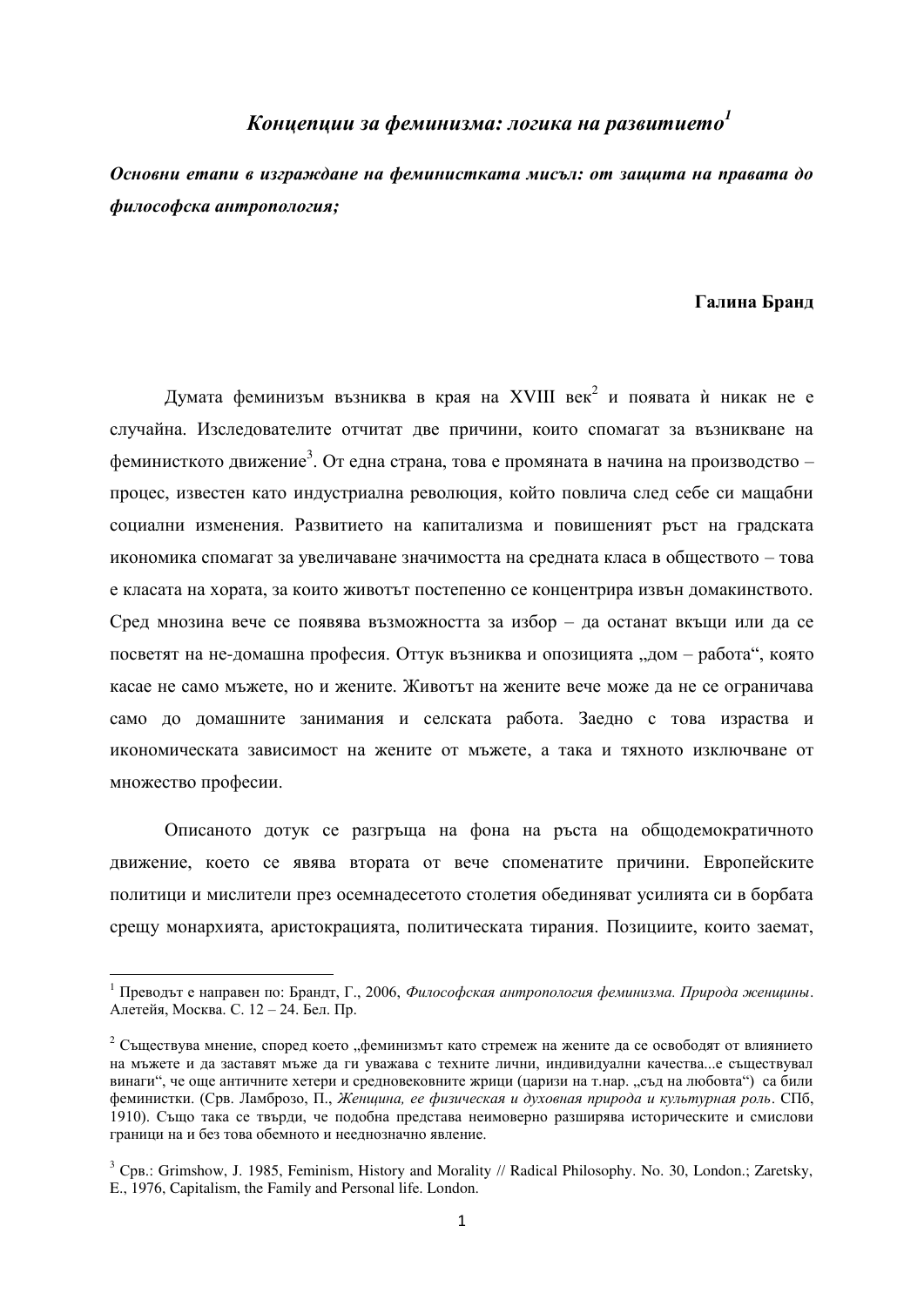засягат правата и задълженията на държавата и възможното политическо освобождаване на гражданите. Подобни въпроси възникват и преди това. Хобс, например, в своя "Левиатан" издига идеята за ограничаване на абсолютната монархия, а сходни тези развиват Джон Лок и др., но най-голямо влияние за появата на феминизма имат идеите на Френската революция и нейната теория за "правата на човека", засягаща не само собствеността, но и "независимостта, живота, свободата и стремежа към щастие".

Койе този "човек", който трябва да притежава подобни права? Въпросът повече не може да бъде игнориран. В "Декларацията за правата на човека и гражданина", основният документ на революционните принципи, още първата фраза гласи: "Всички хора се раждат свободни и с равни права". Преди това, доста по-ранни концепции, свързани с демократичните преобразувания, под "човек и гражданин" мислят само собственика и именно този факт е причина за дълги борби за принципи, съобразно които всички мъже биха имали равно право на глас. Тогава е абсолютно разбираемо, че дправата на човека" изобщо не засягат жените. Ориентирайки се към проблемите на свободата, справедливостта и равенството, политическите идеи стават тясно свързани с проблема за автономията на индивида като "разумно същество" – т.е. всеки един, който може да действа с ясно съзнание, да защити независимостта на своя ум и способността си за правилни съждения. Доколкото жените, както ще бъде показано в следващата глава, биват изключвани от категорията на съществата, които притежават самостоятелност и автономия, са изключени също и от числото на онези, които би трябвало да притежават човешки права. По този начин тылкувателите на революционната справедливост, които допълват "Декларацията" с разяснения, кой може да попадне сред "свободните и равните", не признават жените за членове на това общество. Реакция срещу всичко това е възникването на феминисткото движение, което в някои страни обхваща не само жени, но и мъже.

За феминистките от онзи период основна тема са не само личните преживявания, касаещи една или друга форма на потискане. Те се захващат и с политически въпроси – за женските права, за женските способности и възможности, за отношенията между мъжете и жените, за зависимостта на жените в дадените социални условия и т.н. Мери Уолстьнкрафт е сред най-видните фигури в това движение. Предмет на нейната критика са философските идеи на Едмънд Бърк и Жан-Жак Русо. Бърк критикува освоболителните илеи и илеите за равенство от глелна точка на политико-философски

2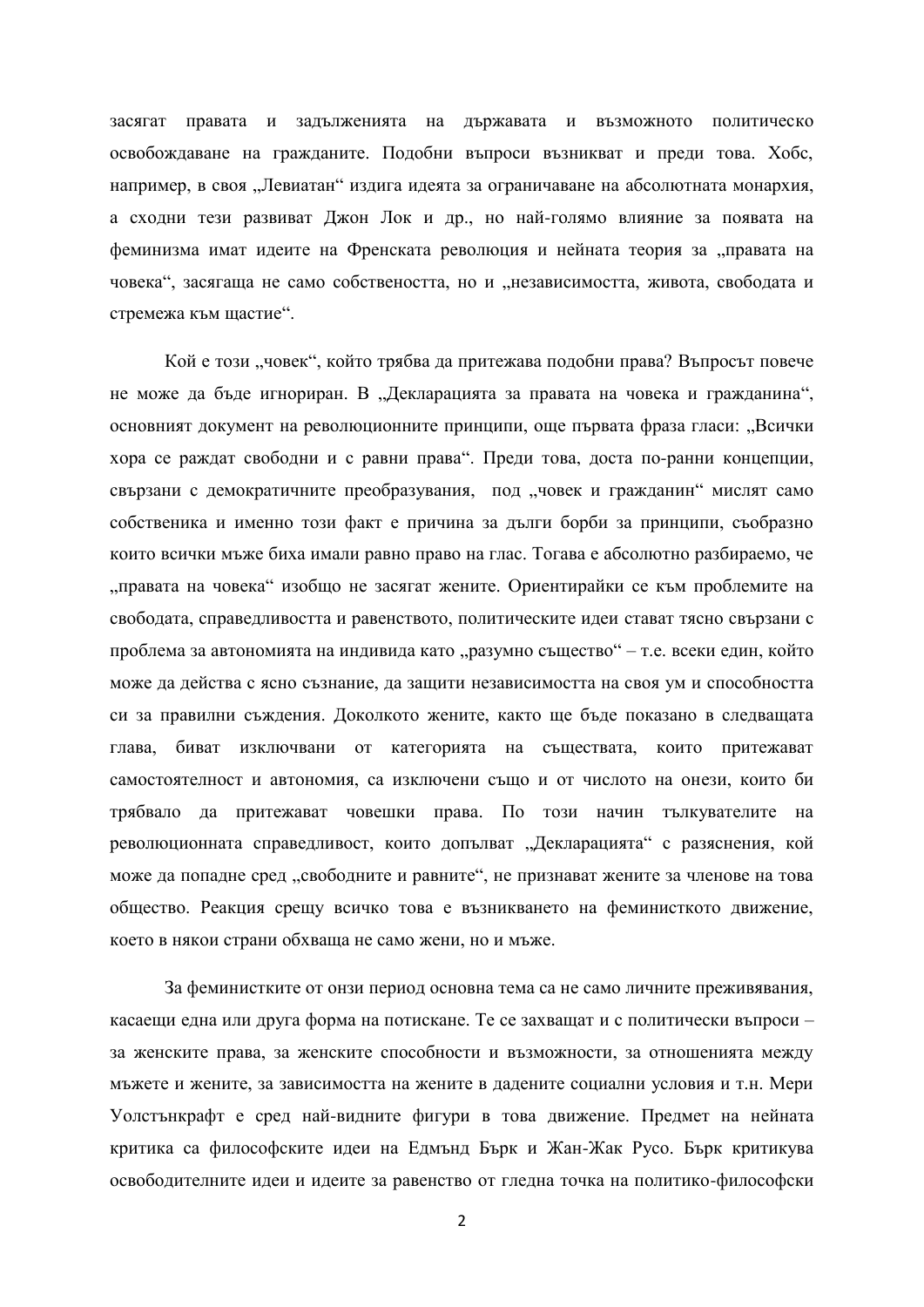позиции, лежащи в основата на френската революция. В своя текст "Защита на правата на жените" Уолстънкрафт яростно поддържа доктрината за "естественото право" – естествените права са свързани преди всичко със съгласуването между свободите на човека и свободите на другите индивидуалности, а онова, което поражда тези права в човека, е същото, което го отличава от животните. Затова няма основания или логически доводи от числото на носители на "естествените права" да бъдат изключвани жените и те да не се разглеждат като пълноправни техни собственици.

Относно позицията на Русо (за нея подробно ще стане дума в настоящето изследване), то критиките на Уолстънкрафт са свързани с убеждението, че добродетелите и достойнствата за мъжете и жените са различни и основното призвание на жените е да се харесват на мъжете. Според нея оценката за добродетелите и достойнствата на индивида трябва да имат общочовешки характер и по своите качества следва да бъдат независими от темата за пола. "Дори да ме осъдят самонадеяни особи, все така ще продължавам да съм убедена, че всичко написано от Русо до д-р Грегъри, който пише за жената, възпитанието и поведението ѝ, показва жената като по-слабо същество, отколкото тя в действителност е... Русо твърди, че жената никога не е способна да се почувства независима, затова тя трябва да бъде ръководена, да ѝ се внушава страх, защото едва така ще станат явни естествените ѝ прелести, тя ще се превърне в кокетка-робиня – така ще си изгражда все по-съблазнителен образ, ще е все по-желана партньорка за мъжете, които имат намерение да се отвлекат за малко от своите задачи. Русо привежда доводи, които заема от ежедневието и дори от сериозни изследвания, за да достигне до извода, че любовта към истината и силата на духа трябва да се възпитават не във всеки един случай (въпреки че възпитанието на жените е основният способ за изграждане на тяхната покорност и това свойство трябва да се внушава строго)... Когато по своята природа жените се намират по-долу от мъжете, техните добродетели качествено трябва да бъдат същите, както и при мъжете иначе добродетелта ще е относително понятие. Съответно и поведението на жените се основава на еднакви с мъжките принципи и да притежава същата цел $``^4$ .

Също така Уолстънкрафт е съгласна с множеството определения, с които традиционно биват описвани жените, сред които са ирационалност и чувствителност.

<sup>&</sup>lt;sup>4</sup> Уоллстонкрафт, М., 1992, В защиту прав женщин//Феминизм: проза, мемуары, письма. С. 27-28. [Съответно оригиналното издание: Wollstonecraft, M., 1792, *A Vindication of the Rights of Woman with Strictures on Moral and Political Subjects*. Joseph Johnson, London. *Бел. Пр.].*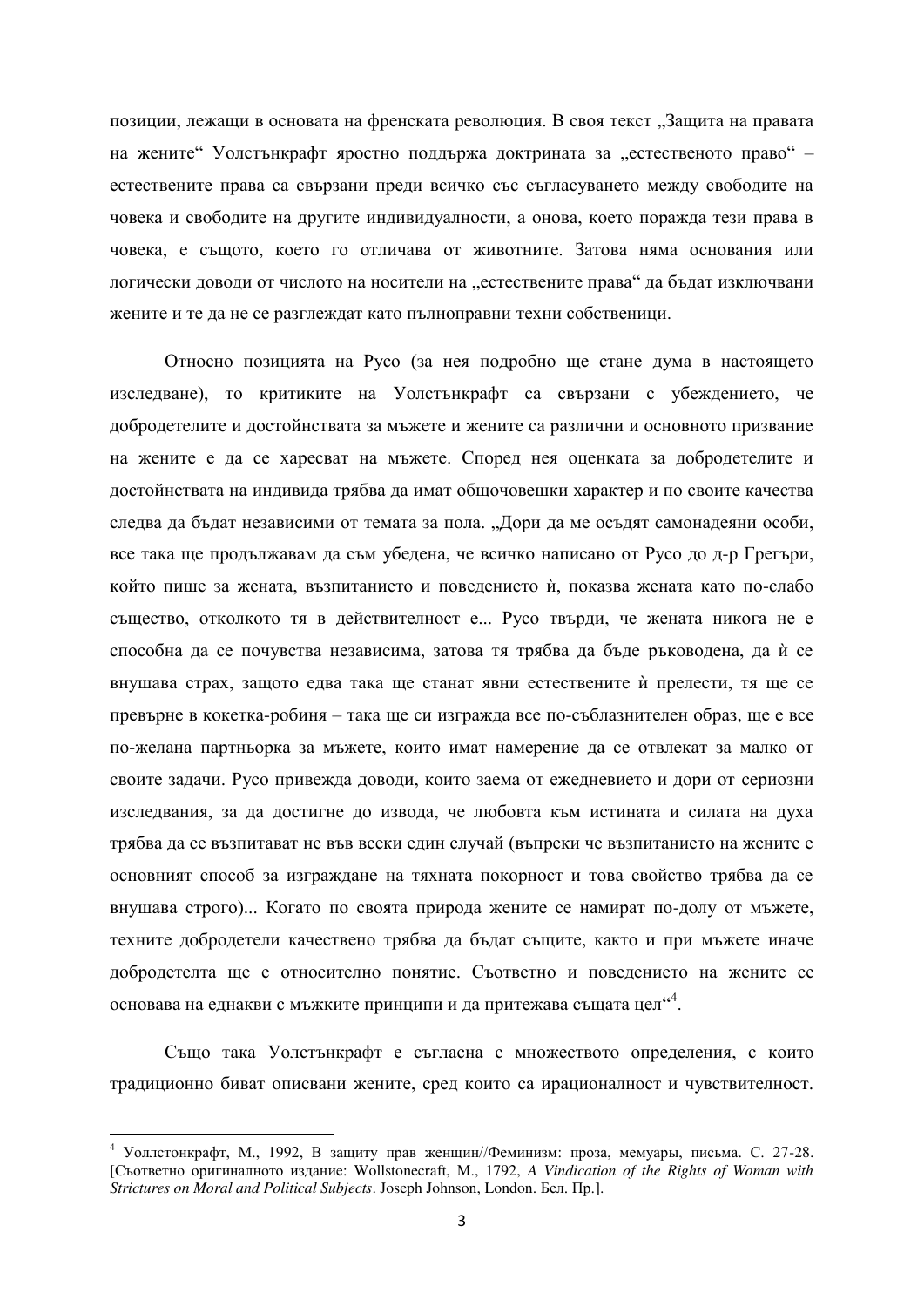Самата тя многократно указва на "ограниченията на собствения ѝ пол", но ги обяснява не с "женската природа", а с обстоятелствата на женския начин на живот, който не позволяват на последните да развият умствените си способности и да получат достойно образование<sup>5</sup>.

Видно място в това движение във Франция заема Олимпия дьо Гуж, която през 1791 г., само две години след обявяване на "Декларация за правата на човека и гражданина", диктува своята "Декларация за правата на жените и гражданките", в която изисква правата на човека (в това число и политическите) да са валидни както за мъжете, така и за жените. По този начин нейната "Декларация" се превръща в първия политически документ на феминизма. За акцията на Олимпия дьо Гуж е издадена заповед за смъртно наказание, изпълнена през 1793 г. Предвестник на феминистките идеи в Германия става Теодор Хипел. В своята нашумяла книга (имаща по-скоро скандална слава) "За равенството на половете"<sup>6</sup> авторът също изисква политически права за жените, а сред тях са – право на образование и свободно развитие на личността.

Изследователите на историята на феминизма отчитат фрагментарността на сведенията за този период, макар идеите за женското равноправие да са се интерпретирали като второстепенни и затова почти веднага биват забравяни. Дори онези текстове на феминистки автори, широко популярни през своето време, впослелствие изглеждат случайни, дори скандални. Както приемат изслелователите, изградилата се традиция на феминистките идеи съществува още от началото на XVIII  $<sup>7</sup>$ .</sup>

<sup>5</sup> Wollstonecraft, M., 1975, *Vindication of the Rights of Woman*. Harmondsworth.

<sup>&</sup>lt;sup>6</sup> Става дума за: Hippel. Th., 1792, Über die bürgerliche Verbesserung der Weiber. Berlin. Бел. Пр.

 $^7$  Трябва да отбележим, че почти едновременно с възникването на феминизма, се създава и движение, което му противостои. Негови представители са както мъже, така и жени. Например, Катерина Битчър развива идеята за това, че е "естествено" разделението в обществата на мъже и жени за разлика от "неестественото" разделение на класи, затова тя предлага на философи, политици и феминистки да се замислят за "новите начини за поллържане границите межлу мъжете и жените" (Sklar, K., 1973, *Catherine Beecher: A Study in American Dornesticity*. New Haven. p. 211). Дори когато днес не всички теоретици на феминизма са привърженици на идеята за сваляне на разликите между половете, то в контекста на тази епоха те биха се възприели еднозначно като антифеминистки. Това се подкрепя и от публично изказваните заявления на жените от викторианската епоха, че предоставянето на избирателно право за жените, "ще навреди на изтънчеността, чистотата, изискаността и благородството" (Magnus, Ph., 1954, *Gladstone. A Biography*. London. p. 383).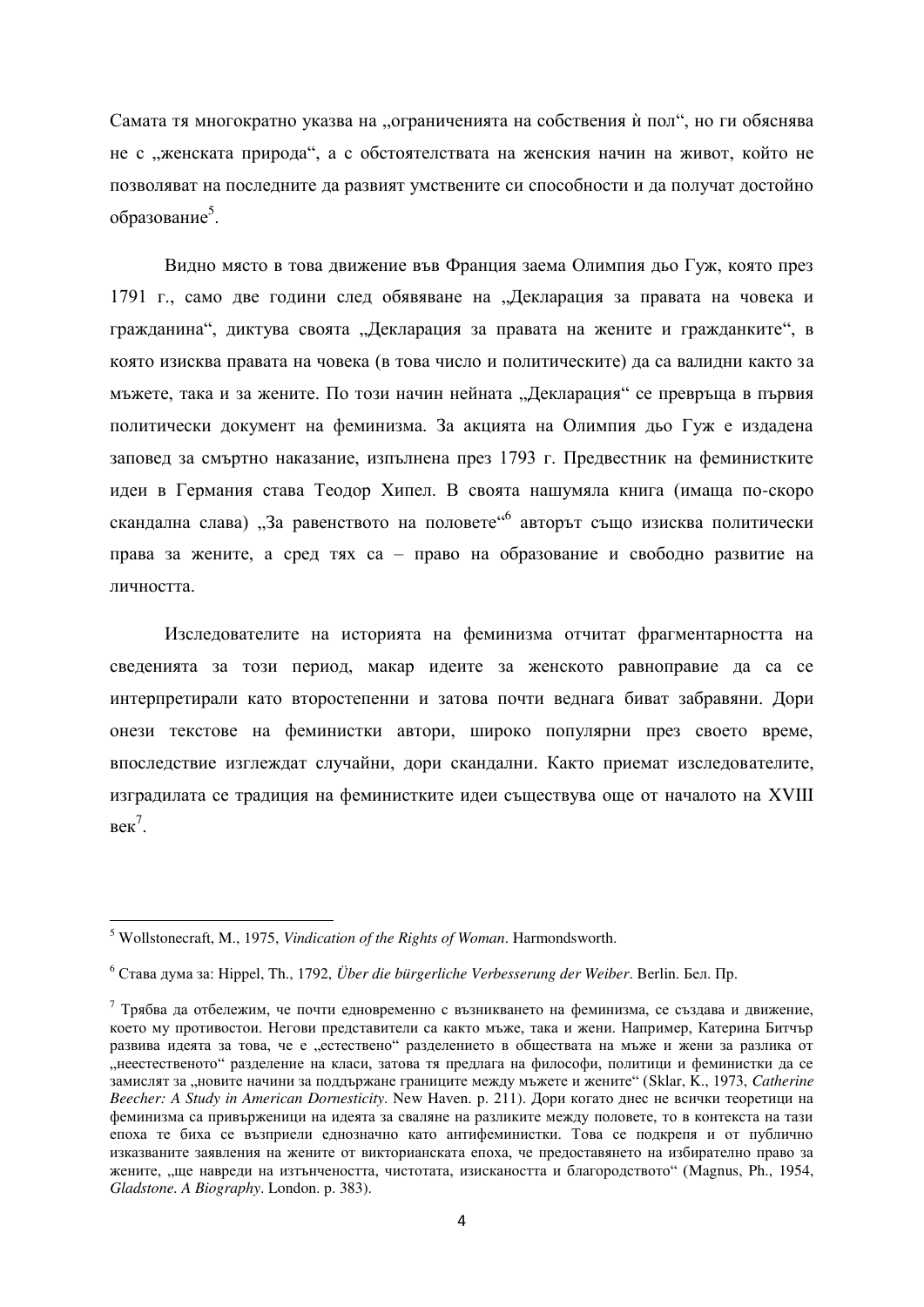Към XIX век се отнася т.нар. втора вълна на феминизма, когато през първите години Жермен дьо Стал изразява основния проблем на феминисткото движение: "Съществуването на жените в обществото не е предопределено от никакви принципи – нито от естествения порядък на нещата, нито от социалния<sup>48</sup>. Един от най-влиятелните представители на новото разбиране е известният философ и икономист Джон Стюърт Мил, написал произведението с недвусмислено заглавие "Подчинението на жените", което има огромен отзвук, както през неговата, така и в следващата епоха. Зигмунд Фройд прави критически анализ на текстовете на Мил, намирайки че в тях се отдава малко значение на вродените разлики между мъжете и жените.

Мил започва есето си с директно назоваване на темата: "Тема на настоящето есе – както могат достъпно да се разкрият мотивите на гледната точка, която отдавна се появи в мен, още щом започнаха да се формират съжденията ми по социалните и политически въпроси и която позиция не само не отслабна и не се видоизмени, но според размишленията и развитието на жизнения опит, все повече укрепна в мен. Принцип, който регулира социалните отношения между двата пола, а именно узаконеното подчинение на един пол от страна на другия, несправедливо в своето основание – то се явява днес основното препятствие по пътя на съвършенството на човека $\mathfrak{a}^{\mathfrak{c} \theta}$ .

Социалните и психологически причини за подчинението на жените подробно са изследвани от Мил, макар той да твърди, че всички жени, още от детска възраст, се възпитават във вярата, затова в идеала си техният характер се отличава рязко от този на мъже, а на женската природа е присъща отстъпчивост. Както жените твърдят – моралът, бивайки тяхна "вътрешна емоционална същност" съответства на предназначението да се живее за другите, умението за пълно себеотричане и отдаване на живота в грижа за близките. Под близки се разбират само тези, които на жената е позволено да има – мъжете, към които са привързани или децата, свързващи изконно жената и мъжа. "Трите фактора трябва да се обединят в един, продължава Мил: първият – естественото чувство на влечение между половете, вторият – пълната зависимост на жената от своя мъж, когато всяка привилегия или удоволствие се

 $8$  Цит. по: Айвазова, С., 1997, Симона де Бовуар: Этика подлинного съществования// Де Бовуар, С., 1977, *Второй пол. Москва. С. 11.* 

<sup>&</sup>lt;sup>9</sup> Милль, Д., 1992, Порабощение женщин// Феминизм: проза, мемуары, писма. С. 222. [Съчинението, което авторката цитира е есето: Mill, J., 1869, *The subjection of Women*. Longsman, London. Бел. Пр.].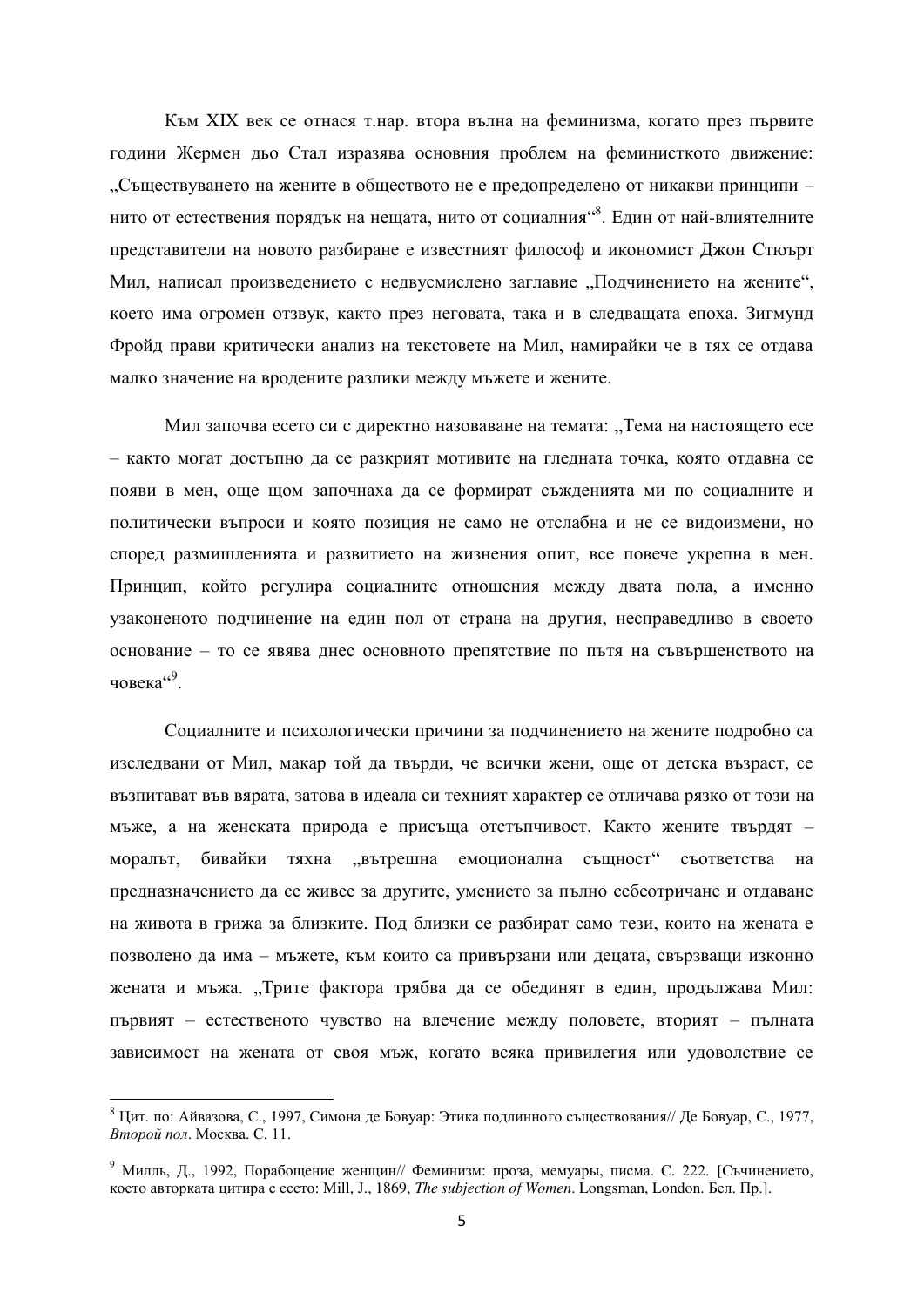възприемат като дар от негова страна и се определят само между тях, и третата – когато главната цел на всички стремежи и планове, на свързаното с обществените задачи бива възприемано от жените изключително и само чрез мъжа – тогава трудно ще си представим, че светогледът, доброто за мъжете, моментално не би се превърнало в основна цел при възпитаване и формиране на женския характер. Под господството на мъжа са всички тези ключови средства за влияние над женския ум, а егоизмът винаги би подсказал на мъжа, как безгранично да се възползва от тези средства, за да държи жената в подчинение и да насажда в нея слабост, податливост и отказ от всичко лично, като основни свойства на женската привлекателност".  $^{10}$ 

Периодът като цяло се характеризира с търсене на аргументи за доказване на необходимостта от социално и политическо равноправие на жените. Интересни опити в тази посока могат да се открият в ученията на социалистите-утописти, преди всичко при Шарл Фурие, Робърт Оуен и Сен-Симон. Според възгледите на Фурие е невъзможно обществото да се освободи без преди това да се освободят жените и това е главното условие за социален прогрес. Затова той пише: "Прогресът и смяната на историческите периоди се случват в резултат на движението на жените по пътя за свобода, а регресът на социалния порядък означава ограничаване на женските свободи. Главният принцип на социалния прогрес се състои в увеличаване правата на жените". <sup>11</sup> Мнозина изследователи дори доказват, че на Фурие принадлежи авторството на понятието "феминизъм"<sup>12</sup>.

Фурие и Оуен анализират социалните отношения в семейството и тылкуват отношенията между половете като първооснова за социалните противоречия, но и критикуват буржоазните форми на брака и семейството като угнетяващи жените. Те са убедени в това, че ликвидирането на половото неравенство е невъзможно без участието на жените, но така че жените, описани като "равнодушни" и "раболепни", следва да изградят "семейни асоциации". В комуните жените и мъжете имат равни права,

 $10$  Пак там. С. 228-229.

 $11$  Айвазова, 1997. С. 11.

<sup>&</sup>lt;sup>12</sup> CpB. Hanp.: Ganssen, Gurreit, M., 1981, *The Male Monopoly on History and Thought*. N.Y. P. 105.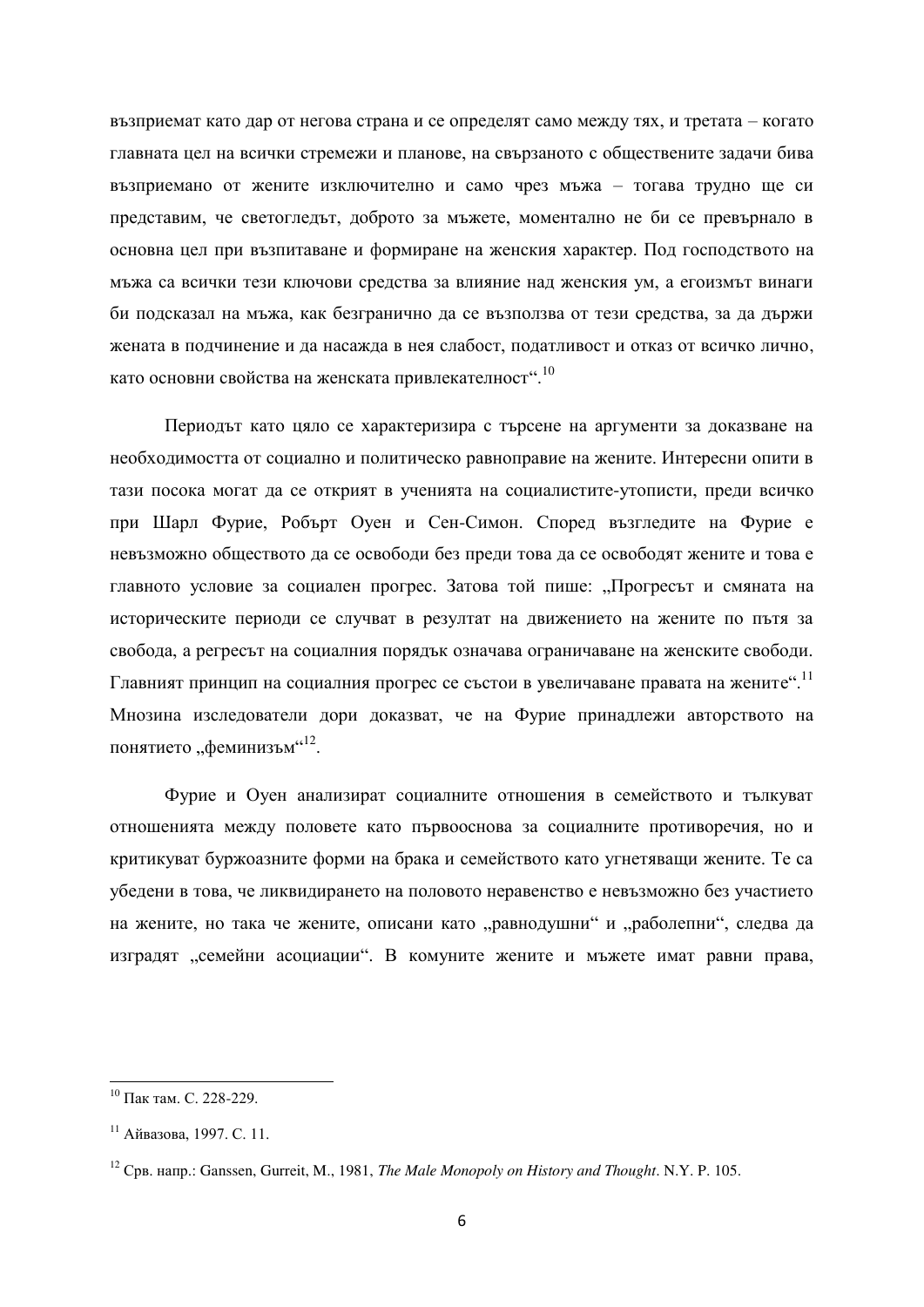получават равно образование и възпитание и дори домакинската работа се разпределя на егалитарна основа – поне според възгледите на Фурие и Оуен $^{13}$ .

Сен-Симон създава концепцията за Новото християнство, в която говори за това, как главата на новата църква трябва да бъде представен не от един човек, а от двойка – мъж и жена (въвежда понятието "женски месия"). Интересно е наблюдението му върху проблема, че "равенството на половете се корени не в тяхната еквивалентност, а има смисъл като равноправна взаимодопълняемост<sup>"14</sup>. Така, според изследователката на феминизма – Светлана Айвазова, то "Фурие и Сен-Симон създават основата за преврата в обществените разбирания за предзначението на жените. Идеите им отиват отвъд пределите на съжденията за "природата на предзначението на пола", без да го дискредитират или оспорват. Така се появява възможността да се заговори за това, че покрай креативните и природни функции, жените могат да притежават и други – социални и граждански функции и че взети заедно, те могат да се допълват, а не да си пречат. Оттук се изгражда пукнатина в спора за женското равноправие, защото се говори не само за "естественото", но и за социалното право на жените, правото на свобода, образование, труд. Този теоретичен фундамент подсилва позицията на феминизма"<sup>15</sup>.

Традицията на свободата и равноправието на мисълта остават централни за феминизма и в по-нататьшното му развитие. Идеите лежат в основата на много програми, бореши се за политическо равенство и пълна независимост на жените през XX век. Началото на века е белязано от такива знаменити движения, като суфражетките, които получават най-голямо влияние в Англия и САЩ. И макар изследователите да утвърджават, че "въпреки разпространеното мнение, суфражизмът изобщо не се явява главна задача на феминизма <sup>слов</sup>, то всички изисквания за избирателни права на жените са сред най-обсъжданите теми сред феминистките идеи:

<sup>&</sup>lt;sup>13</sup> CpB. Ganssen, Gurreit. Op. Cit.

<sup>&</sup>lt;sup>14</sup> Пит. по: Ушакова. В., 1984, *Обшественная роль женщины и идеология феминизма*. Дисс. на соиск. канд. филос. наук. Москва.

<sup>&</sup>lt;sup>15</sup> Айвазова, 1997. С. 11.

 $16$  Феминизм: проза, мемуары, письма. М., 1992. С. 10.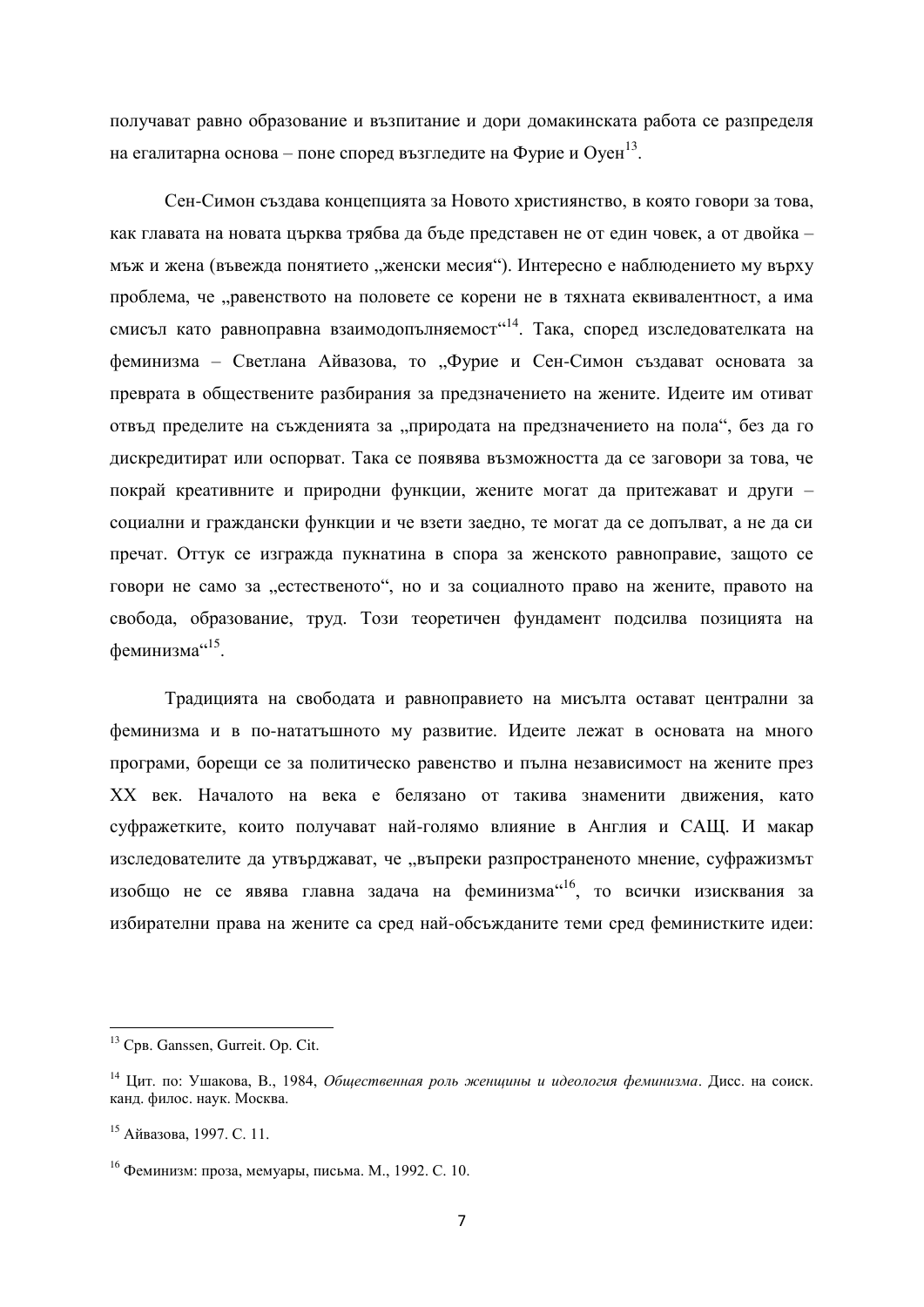голям брой феминистки са убедени, че е достатьчно жените да се сдобият с избирателни права и това ще им помогне да разрешат множеството други проблеми $^{17}\!$ .

Както е известно суфражетките печелят. Тази победа довежда до общ спад на феминисткото движение. Основна причина затова, според съвременните изследователи, е липсата на изградена теоретична основа на движението, а според Мириам Шнер: ..(...) след победата на суфражеките английското и американско движение отмира. Въпреки присъщото му единство... на суфражизма му липсва идеологическа платформа. Без ясно формулирана теоретична концепция нито едно действие не може да се противопостави на бурния натиск на разочарованието и поражението, също и на съизмеримите с тях множество следствия на триумфа. Женското движение организира единствено програма, способна да му придаде масовост и дори да предизвика чувство на гордост от подобно сестринско единение, но не съумява да обезпечи своята теоретична програма, с която да продължи собствения си живот"<sup>18</sup>.

Третата вълна на феминизма, чието начало е в средата на XX век, е белязана от разработване на теоретична основа, която позволява то да се превърне в мащабно социално явление за своето време.

Преди да продължим разговора за историческите начала на феминистката мисъл, трябва да изясним, макар и накратко, концептуалния фундамент, първите системни опити, свързани с обосноване на теоретичните основи на феминизма. С тях се свързват ученията на Карл Маркс и Зигмунд Фройд.

Марксизмът позволява положението на жените да се разглежда от гледна точка на теорията за потиснатата класа, което благоприятства по-залълбочения анализ (макар и мачистки) на идеологията: като начало, за онези пътища, по които теорията за човешката природа или социалните отношения могат да бъдат използвани за интересите на отделни групи и така да се засили тормозът, а след това – като способ, чието използване от либералните и равноправни политически идеи, може понякога да

 $17$  Освен всичко друго, в процеса на тази борба се формира важната идея на феминизма за единство, сестринско обелинение на жените, отхвърлящо всички класови бариери и илеологически разногласия. Активистката на това лвижение – Айла Алекса Рос Уайки си спомня: "Провелох лве голини на бурен и изпълнен с премеждия живот в работа и борба, сред енергични, жизнерадостни жени, които не се интересуваха от интриги... Спах рамо до рамо с остарели аристократки, дебели готвачки и млади продавачки. Често изпитвахме умора, обида, страх. Но бяхме щастливи както никога преди. Всички ни изпълваше неведома любов пък живота". Пак там. С. 16.

 $^{18}$  Пактам С 16-17.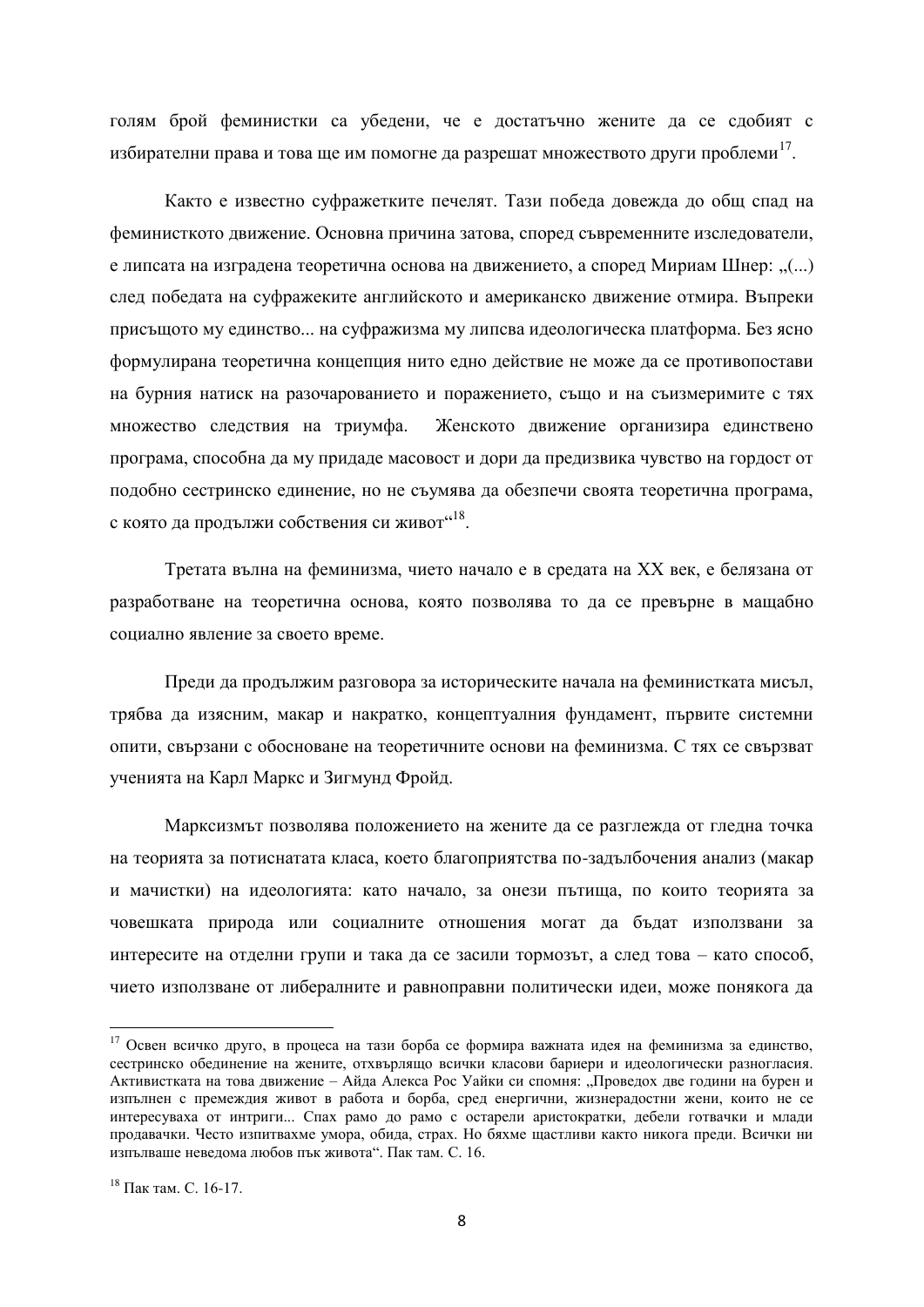служи за замаскиране на други форми на неравенство и малтретиране. Един от примерите за използване на марксисткия анализ на обществената ситуация във феминистката теория, предоставя Мак Кин в своята статия: "Феминизъм, марксизъм, метод и държава: теоретично известие за настоящето": "Сексуалността се явява за феминизма същото, което трудът за марксизма – социална зависимост и с това всеобща и историческа специфична форма на деятелност, която обединява и тялото, и разума. Организираната експроприяция на сексуалността на една група за интересите на друга група е определящото основание за женския пол, точно така, както организираната експроприяция на труда на една група за благото на другите, е основаполагащо при определението на работническата класа. Хетеросексуалността е структура на тази експроприяция, а полът и семейството са форма на проявлението ѝ, половите роли са обобщение на характеристиките на социалния индивидуум, възпроизводството е последствието, а контролът – това е основният ѝ проблем"<sup>19</sup>.

Марксизмът бива използван от феминистките в качеството му на методологическа основа за критика на общественото устройство и подобен съюз с него притежава като следствие цяло направление на феминистката мисъл през XX век – т.нар. социалистически феминизъм. Когато се споменава влиянието на марксизма, не бива да се пропуска и това, че в отношение на собствения теоретичен принос на последния по темата за "женския въпрос", сред теоретиците на феминизма възникват и достатьчно обосновани претенции. Това касае, например, известния труд на Енгелс "Произход на семейството, частната собственост и държавата": "Основният недостатък в позицията на Енгелс по въпроса за еманципацията на жените е интересът му единствено към материалното обществено производство, с което се игнорират въпросите за икономическото робство в първичната клетка на обществото... тук жените се подлагат на особена форма на експлоатация – връщайки се вкъщи, тя застъпва "втората си работна смяна", с която мъжете получават чиста печалба, макар домашната работа на жените да не се заплаща или компенсира в някакъв вид $\mathrm{^{420}.}$ 

Феминистките настояват, че в марксизма решението на женския въпрос – в частност демократизацията на ролята в семейството и ликвидацията на експлоатацията на жените – се разглежда едва ли не като автоматическо следствие от премахването на

<sup>19</sup> MacKinnon, C., 1982, *Feminism, Marxism, Method and the State: An Agenda for Theory*// Signs, 7 (3), Spring 1982. P. 516.

 $^{20}$  Engels Revisited. New Feminist Essays. New York. 1987. P. 34.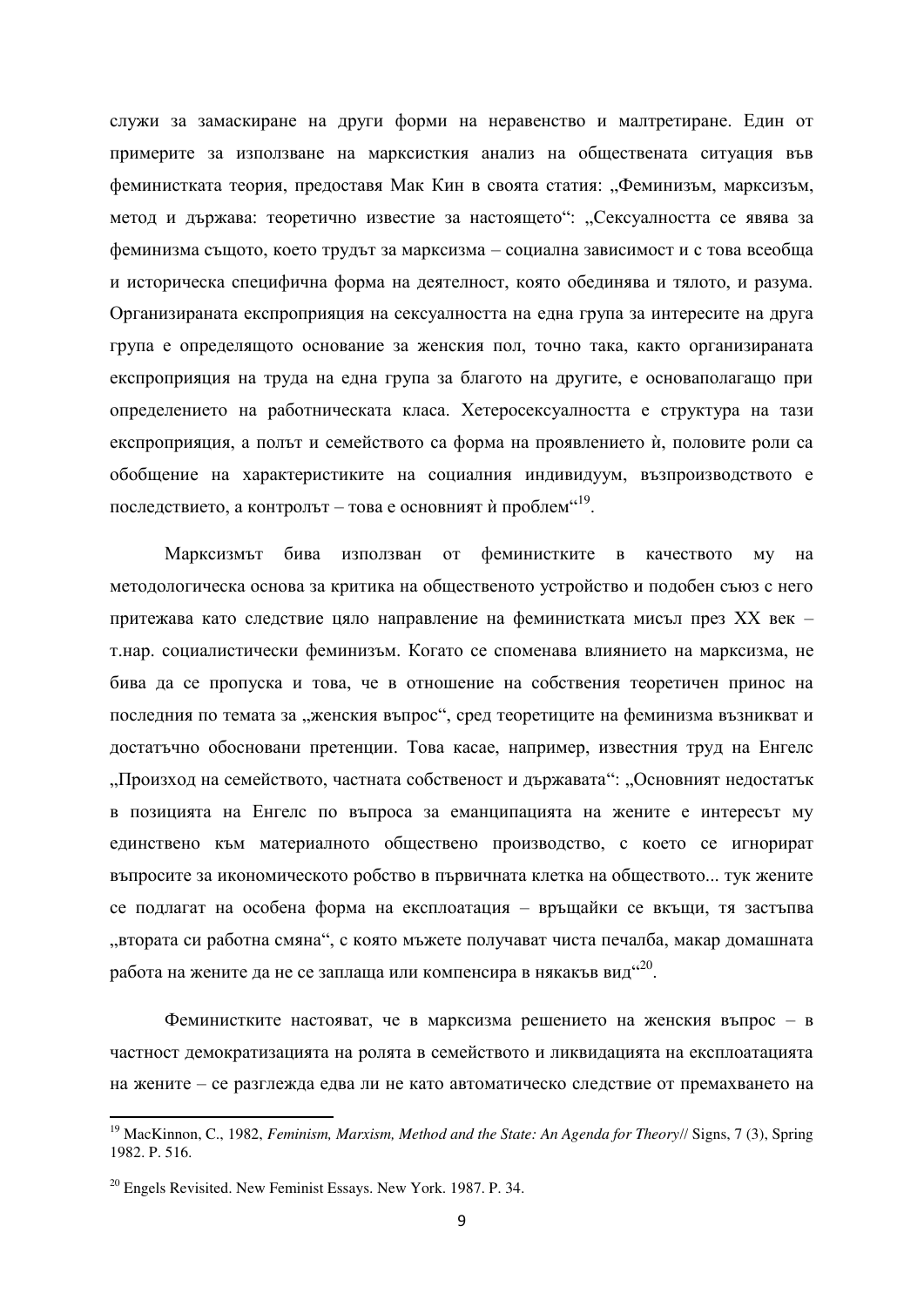частната собственост и изграждане на социализма. Но опитът на социалистическите страни показва, че автоматизмът се проваля. Както отбелязва руската изследователка: "Важната роля на женския труд в икономиката трябваше да доведе до съществена промяна на патриархалните отношения в семейството. Практиката същевременно показва, че процесът е противоречив и многозначен. От една страна се случва явна трансформация на икономическата роля в семейството. Сред много семейства жената повече не зависи икономически от мъже и това има огромно значение за личностното и себеутвърждаване. Но от друга страна – патриархалните отношения в семейството се проявяват в разпределянето на задълженията, възпитаването на децата, подчинението на жената от потребностите на мъжката сексуалност, в жертване на личните интереси в името на запазване на семейството и в болезнените за нея последствия от развода и т.н. Жената носи върху плещите си двоен товар – на професионалния и домашен труд; пълният ѝ работен ден е между 11-12 часа. Неравноправното положените на жените са поддържа от патриархалните традиции на семейния морал, религията, културата, властта $421$ .

Отношението на фройдизма към феминистката теория е също толкова нееднозначно. Тази многозначност може да се проследи в сходни направления. Влиянието на Фройд върху феминизма се оценява трудно, що се отнася до методологията, доколкото именно в психоанализата за първи път се поставя въпросът за връзката на личностното начало в човека и сексуалността, въпросът за психологическата основа на мъжкия и женския пол – превърнал се в един от основните за феминизма през XX век. Критическото отношение по този проблем е свързано с манифестирания от Фройд и много негови последователи принцип на "биологическия детерминизъм" – извод, който обрича жените на непълноценно съществуване в културен смисъл. Съдържателният анализ на значимостта (отрицателен, но и положителен) на теорията и методологията на фройдизма за феминистката теория ще бъде разгледан по-нататък в изследването. Сега само ще отбележим, че макар интерпретациите на фройдистката теория да се отличават една от друга, съществува основание, според което във феминизма се е разпространило мнението за фройдизма като за теоретична основа на съвременния сексизъм. (Сексизъм – система от положения, която оправдава социалното неравенство на жените и се основава на

<sup>&</sup>lt;sup>21</sup> Юлина, Н., 1993, Феминисткая ревизия философии: возможности и перспективы// Феминизм: восток, запад. Росия. Москва. С. 238-239.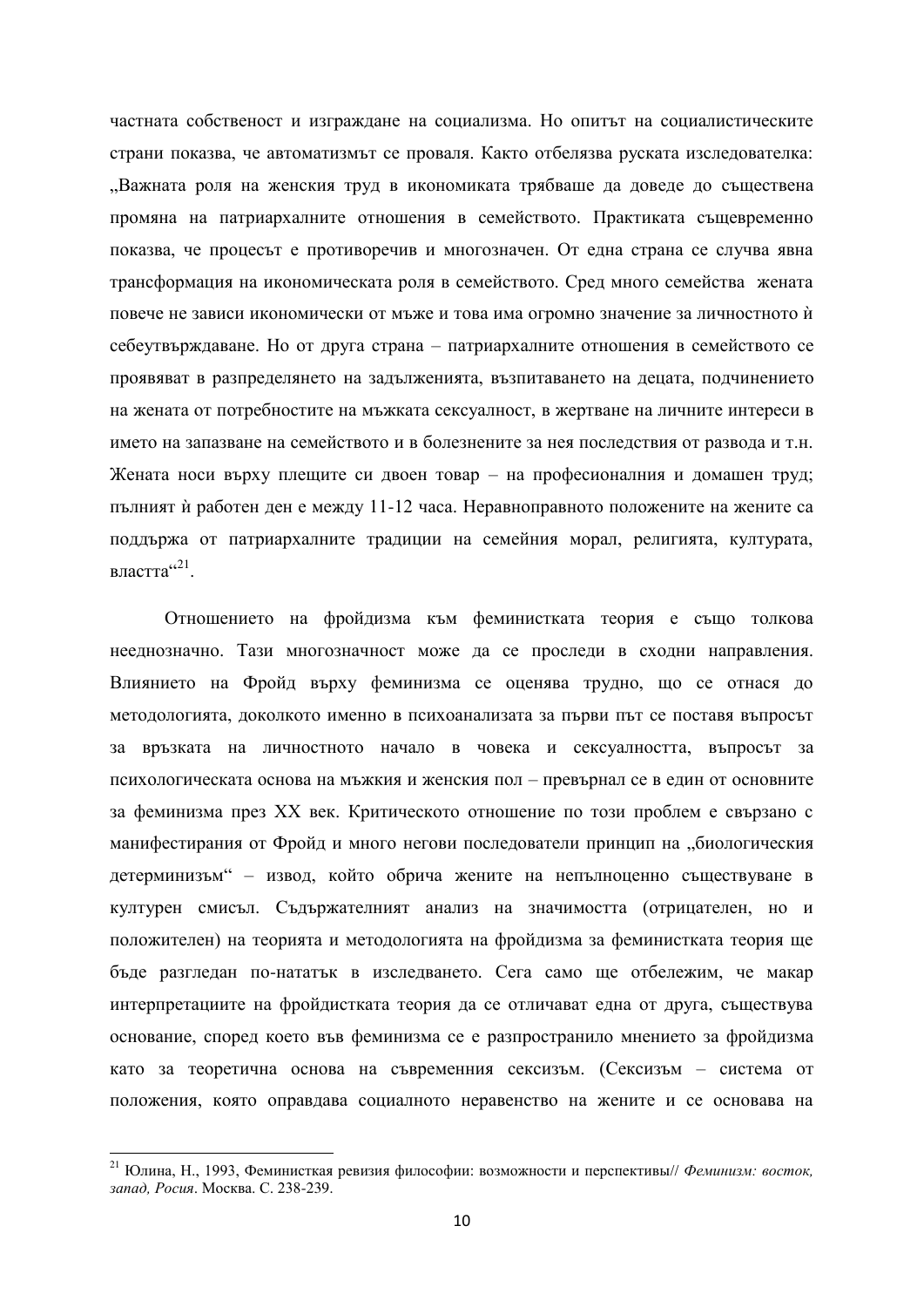основните пороци на женската природа, които превръщат жените в неспособни за културно и социално творчество).

Тази амбивалентна значимост на фройдизма за феминистката теория се е обсъждала многократно в литературата. В един от първите бестселъри на феминистката литература – книгата "Сексуалните политики" от Кейт Милет, се казва: "По трагична ирония на съдбата, на откритията на великия първоосновател, чиито теории за безсъзнателното и детската сексуалност в най-голяма степен изменят представите за човека, им е била наложена консервативна забрана от самия Фройд. Когато за такава цел се вземе сексуалната революция като форма на освобождение на хората от женски пол от традиционното им подчинено положение, то фройдистката теория се оказва в полза на напълно контрареволюционното направление. Макар в най-голяма степен печалните последствия от подобно вулгаризиране на фройдизма да отиват далеч отвъд строгия замисъл на Фройд, антифеминизмът на подобен подход се ползва от опората на текстовете на самия Фройд<sup>122</sup>. Своите професионални позиции за консервативното влияние на теорията на Фройд изказва и една от най-известните му ученички – Карен Хорни: "Намирам, че много психоаналитици са виновни в това, че способстват за принудителното институционализиране на мъжката и женска роля в обществото, за формиране на възгледа за жената като слабо същество, непълноценно, пасивно, меко, колебаещо се, зависимо, ненадеждно, интуитивно, по-скоро интуитивно отколкото рационално. Мъжът, напротив, се определя като противоположно същество... В периода, в който мнозина жени се стремят към измъкване от икономическото и психологическо робство, психоаналитиците все още се изказват против пълната свобода на жените, използвайки твърденията за тяхната женска роля и дори радост от пасивността $423$ .

По този начин сред теоретиците на феминисткото движения се създава достатьчно голямо напрежение между марксизма и фройдизма. Още в началото на 40те години това се изразява интересно и ярко при Симон дьо Бовоар, която често бива наричана основоположник на послелната вълна на феминизма, а книгата ѝ "Вторият пол" ще стане предмет на специално разглеждане: "Поради една и съща причина отхвърляме сексуалния монизъм на Фройд и икономическия монизъм на Енгелс.

<sup>22</sup> Millet, K., 1969, *Sexual Politics*. New York. P. 252.

 $^{23}$  Horney, K., 1926, The Flight from Womanhood: The Masculinity Complex in Women as Vieved by Man and Women// *International Journal of Psycho-Analysis*. 1926. No. 7. P. 325.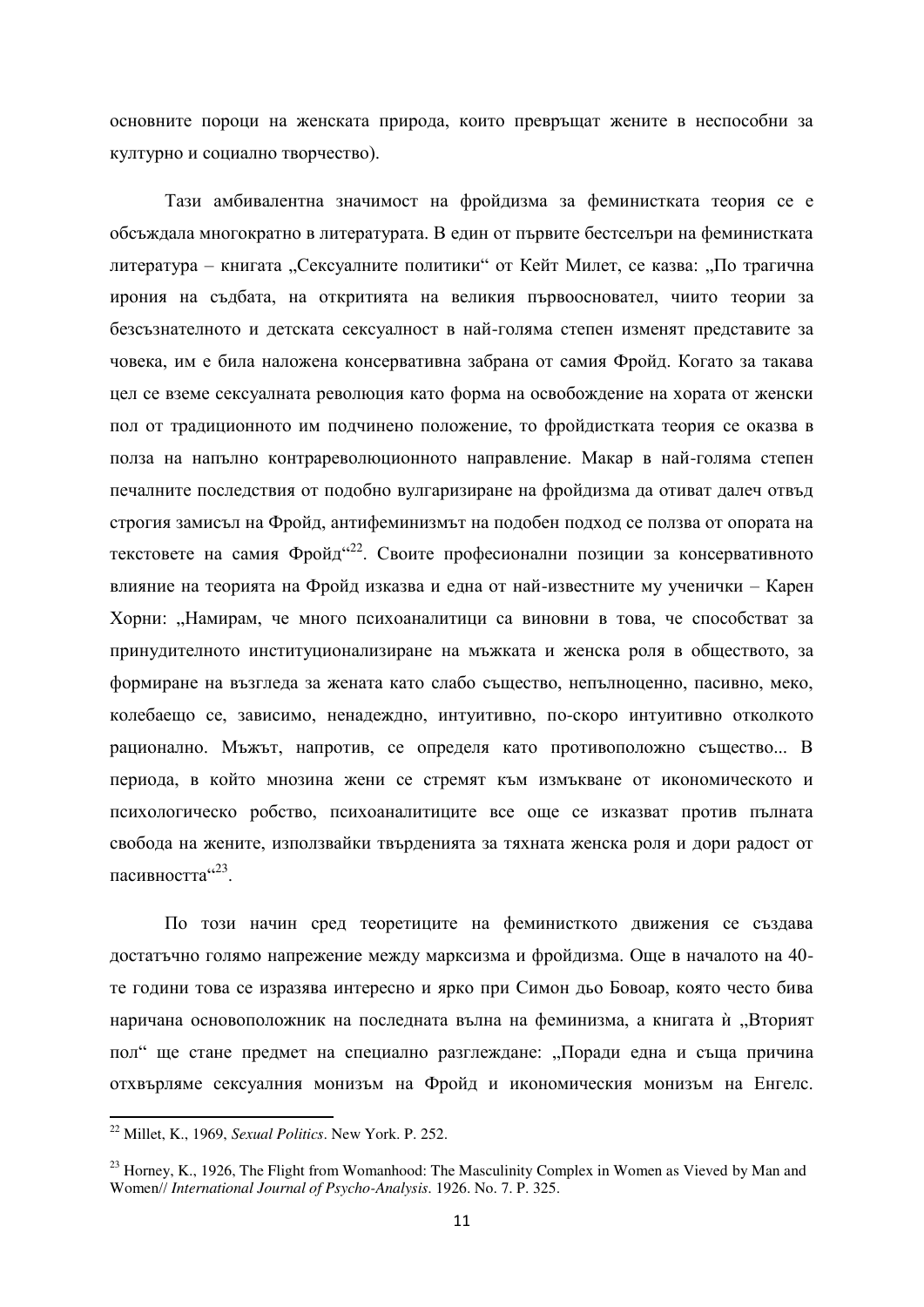Психоаналитикът ще интерпретира всички социални нужди на жените като проява на "мъжки протест" и обратно – за марксиста женската сексуалност е опосредстван израз на икономическото ѝ положение. Категориите "клиторен" и "вагинален", както и категорията "буржоазен" и "пролетарски" са еднакво неспособни да обхват жената по конкретен начин... Фройдизмът може да се окаже полезен доколкото съществуващият човек се мисли като тяло, чрез начина, по който той усеща себе си като тяло сред другите тела – това конкретно изразява екзистенциалната му ситуация. Така в марксистката теория истинна се оказва тезата, че онтологическите претенции приемат конкретни форми, в зависимост от материалните човешки възможности и най-вече от онези, които техниката открива. Когато данните за сексуалността и техническите средства не бъдат подчинени на анализа на човешката реалност, сами по себе си те са неспособни да обяснят нещо<sup>"24</sup>.

Симон дьо Бовоар прави следните бележки в своя анализ на отношението на новото направление спрямо фройдизма и марксизма: "В опита ни да обясним жените, няма да отричаме определената роля на биологията, психоанализата и исторически материализъм, но ще изхождаме от това, че тялото, сексуалният живот и техническите средства на конкретното съществуване за човека са дотолкова, доколкото той ги включа в глобалната перспектива на собственото си съществуване. Ценността на мъжката сила, фалоса, оръдието на труда може да се определи само в по-широката система от ценности – тя се изработва в този фундаментален проект за човека, с който той трансцендира към битието"<sup>25</sup>. В следващите раздели ще покажем, по какъв начин марксизъмт, и може би в още по-голяма степен фройдизмът, са се превърнали в онази основа, благодарение на която феминизмът през XX век успя да се превърне не само във влиятелно обществено движение, но и да създаде нов начин на мислене, а по този начин – да заеме достойно място в качеството си на феномен на културата в настоящето столетие.

Нека се върнем към историята на въпроса. Както вече се спомена – тези фундаментални процеси се превръщат в специфика на феминизма от последната вълна, чиято поява изследователите отнасят към края на петдесетте-шестдесетте години. В началото на този период, който получава названието "либерален", феминизмът борави

 $24$   $\mu$ e Gobyap, 1997. C. 90.

 $^{25}$  Пак там C 90-91.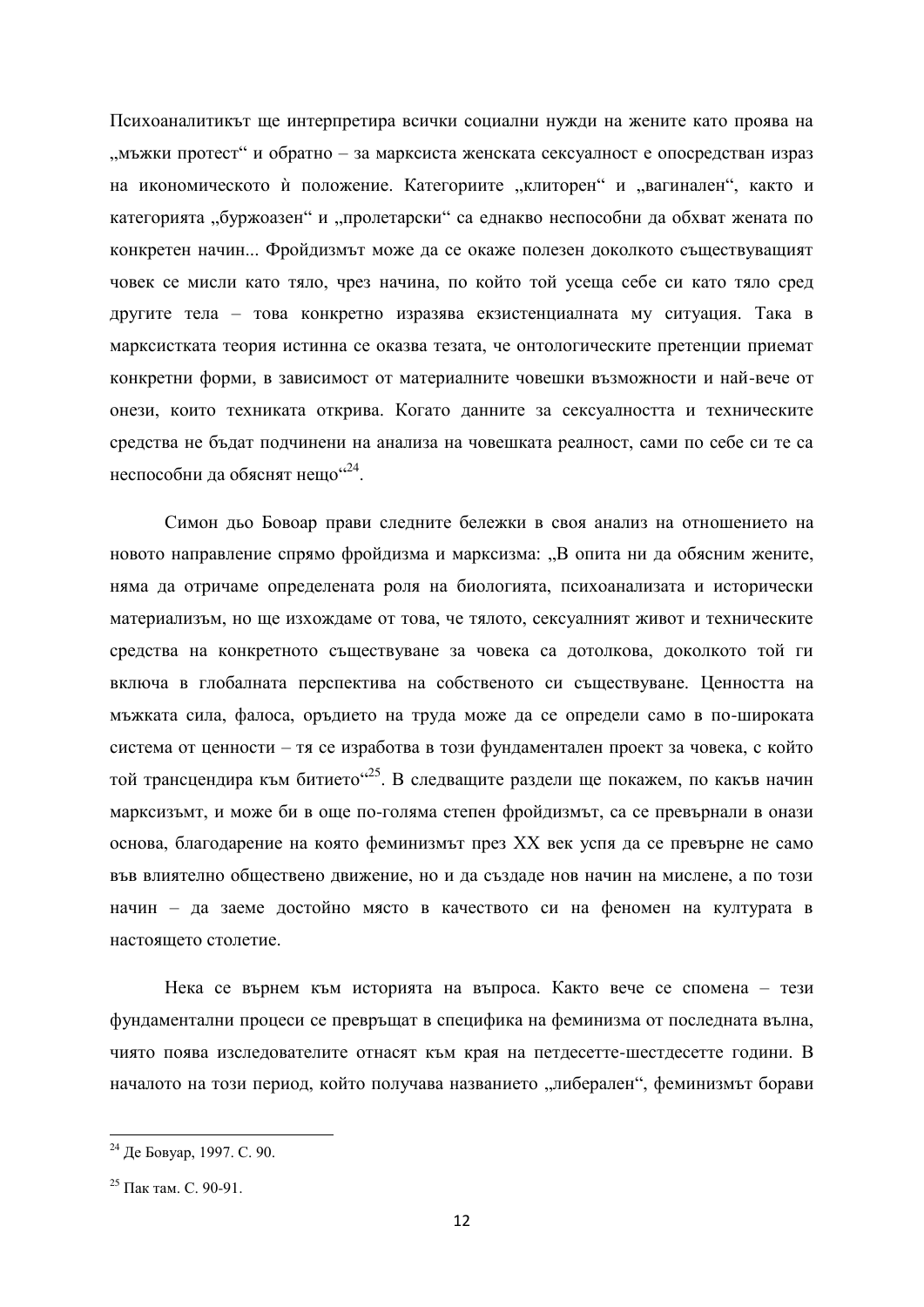с традиционните за движението изисквания за равноправието на жените в границите на съществуващата система от ценности чрез реализиране на множество мерки (сред тях са изравняване на заплащането за женския и мъжки труд, предоставяне на облекчение за постъпване в университетите и подобряване на трудоустройството), чиято цел е да превърнат жените в по-конкурентноспособни сред "мъжката култура".

Още през седемдесетте години възниква новото направление на т.нар. драдикален феминизъм", който издига много по-широка програма, свързана със стратегическите изменения в движението. Ясно, че изборът на "радикален" не е случайно. Призивите на феминистките са отправени не само към подобрение на женските права, но и на пълно обособяване от действащите в мъжкото общество културни институции. Тук става въпрос за определена феминистка революция, в резултат на която трябва да се разруши "андроцентристкото общество". Обръща се внимание на взаимовръзката между идеите на радикалния феминизъм и популярния през този период неофройдистки призив за преодоляване властта на патриарха, протест срещу конформисткия идеал на "сегашния мъж", култа към насилието и технократизма.

Най-ярки фигури в това движение са вече споменатите Кейт Милет и Суламиф Файърстоун. Последната формулира собствената си програма по следния начин: "Настоящата крайна цел на феминистката революция следва да бъде, в отличие от предходните движения, унищожаване не само на мъжките привилегии, но и обществено различие на пола като такъв... Женската революция отправя призива си не само върху западната култура, но и върху самата природа, доколкото понятието "естествен" не всеки път е адекватно на понятието "човешки"... Човечеството все повече налраства приролата и вече не можем ла намерим оправлание за съхраняване на сексистко-класовата система под стария предлог, че тя има "естествено основание"<sup>26</sup>.

За радикалния феминизъм от началото на седемдесетте е характерна негативната трактовка на културната автономия на жените – стремеж женската култура да се сведе до директно "политическо действие", под което често се разбират различни анархични акции, а именно - оскърбяване в нощните мъжки клубове, публично изгаряне на порнографската литература, протест срещу конкурсите за красота, които унищожават

<sup>26</sup> Shulamith Firestone., 1972, *The Dialectic of Sex*. New York. P. 10-11.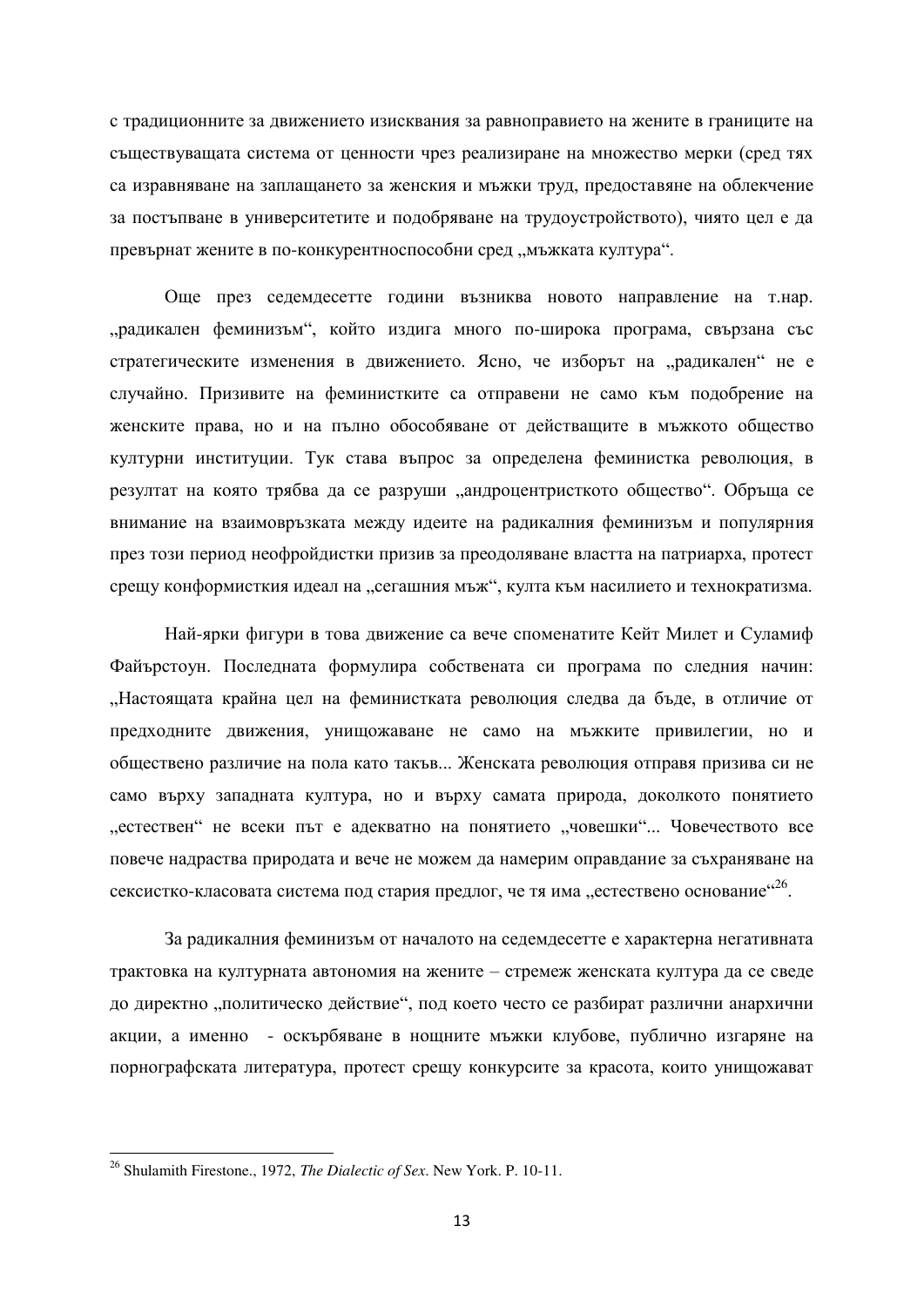достойнството на жените и др.<sup>27</sup> Едновременно, от втората половина на седемдесетте, в движението все повече преобладават съвсем различни настроения, които изразяват разбирането на ограничението на предходните трактовки на социокултурните проблеми.

Фактът, че властта (в политическия ѝ смисъл – като приемане на конкретни решения), се намира в мъжки ръце може би не е най-важната част от проблема. Главното е в това, че логиката на цялата модерна култура, в нейната дълбочина, е типично мачистка, а всички достижения - научни, производствени, технически - са израз на глобалния проект на покоряване на природата, която се проявява и в гръцката наука, и в лозунга "знанието е сила", издигнат през Новото време, и дори в екологичната криза и заплахата от ядрена катастрофа за съвременността. Изследователите през този период отчитат загубата на интереса към политиката от страна на феминизма и все по-явните опити за позитивна интерпретация на женската култура – стремеж в нея да се види не само антимъжка култура, а самобитно органично явление с дълбоки исторически корени. Затова се настоява, че през седемдесетте години радикалният феминизъм бива заменен от "културния феминизъм" – движение, което има за цел да изследва възможностите за създаване на женска култура $^{28}\!.$ 

Именно през този период феминистката проблематика се сдобива с по-широка популярност сред академичните учени – психолози, социолози, антрополози, историци, философи, изкуствовели, филолози, които вижлат основните изисквания на съвременния феминизъм в многопосочното, а не само в правно-политическото, разкрепостяване на жените. "Достиженията на феминизма през последните две десетилетия довежда до това, че различни сфери като история, философия, филология, изкуствознание, биология, право и др. се наблюдава изменение в самата насока на изследването и развитието на знанието. Смяната на перспективите се реализира чрез

 $27$  Обществеността реагира светкавично. Средствата за масова информация разпространяват твърдението, че феминистки могат да бъдат само "дегенеративни жени", притежаващи "къси коси, окосмени тела и малки гърди", затова ги наричат "полухора", "изгубени жени", "кудкудякащи кокошки", "ужасни мъжеподобни вещици, празнодумстващи в Палатата на общините", "група от уродливи жени, викащи си една на друга по телевизията". (Интересна бележка се появява през 1970 г. в Washington Star, която касае феминисткия марш по Пето авеню – според репортера събитието е значимо и за да опровергае "лъжливия слух за това, че членовете на освободителното движение са уродливи жение", авторът на материала пише, че от много време "не е виждал на едно място толкова красиви жени". Срв.: Wolf, N., 1992, *The Beauty Myth*. New York.

<sup>28</sup> Sayers, A., 1982, *Biological Politics. Feminist and Antifeminist Perspectives*. J. P. 168.